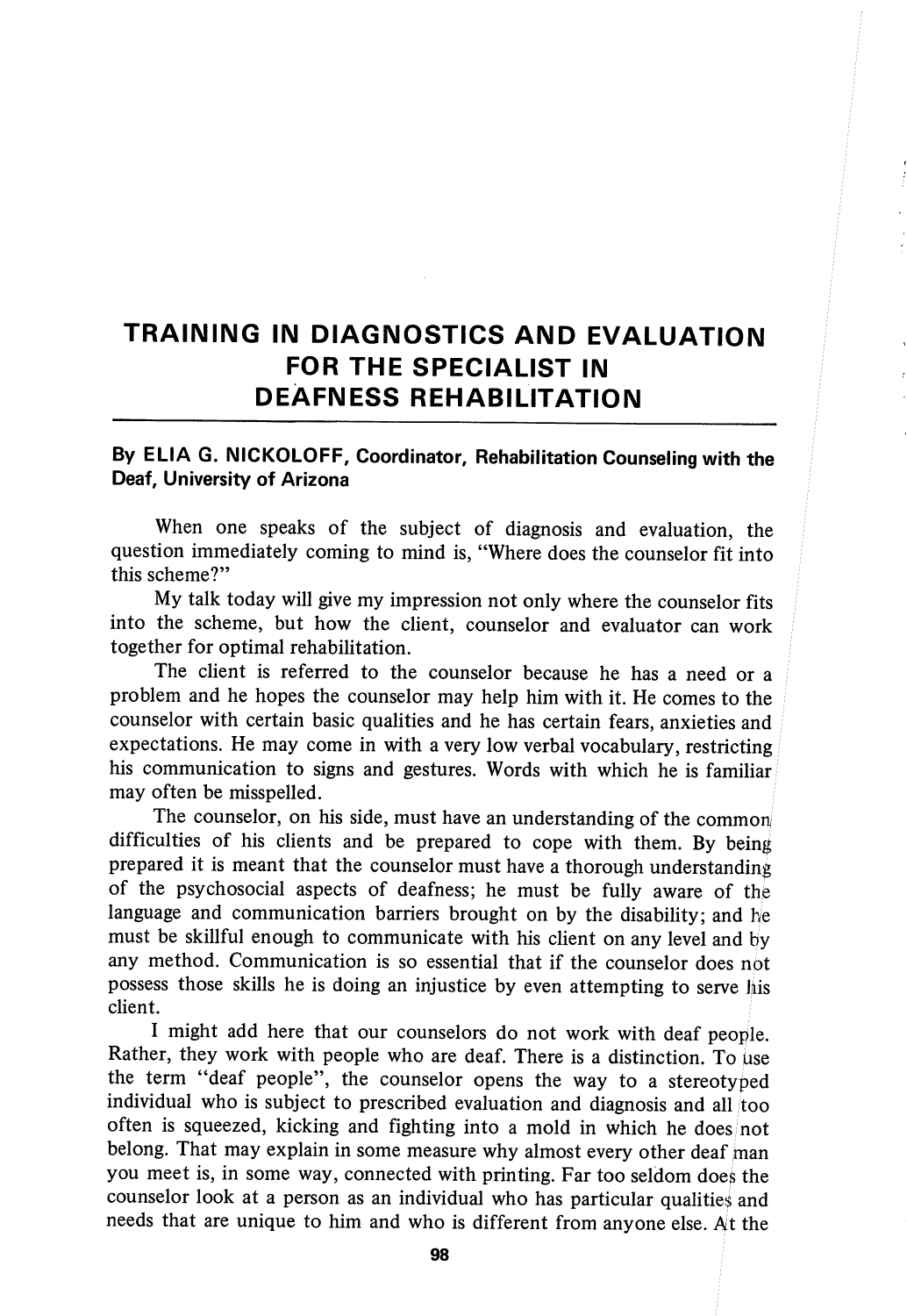University, the counselors are taught that each person he comes in contact with is first an *individual* and secondly a person who happens to be deaf.

Without trying to address myself to a particular client group, I would say it is rare when you cannot obtain some previously gathered data on a client whether it be educational, vocational, psychological or social. It is during the crucial initial interviewing phase of the rehabilitation process that the counselor can be most facilitative or harmful to his client. This is where he and his client must become involved on a strong impersonal level, and to do this communication must flow as smoothly as possible.

The counselor must be willing to make an emotional investment in the person and together they must make decisions on the validity of the previously gathered data. Together they must decide what other areas, such as vocational, psychological, social, educational or interpersonal, require further exploration and evaluation.

The deaf person at this stage becomes stabilized and direction toward realistic, obtainable goals is initiated.

With this approach, the client becomes a co-manager in his case. He has an emotional investment in his future because he has helped to decide what his future will be.

I imagine you are beginning to wonder if I am ever going to get to the topic of evaluation and diagnosis. The client and the counselor have already done evaluation to a degree, but before I go any further, I would like to quote from an article written by Roger Falberg. The article is entitled "The Psychological Evaluation of Prelingually Deaf Adults", and the quote is:

"No psychological evaluation should ever be undertaken solely for the purpose of obtaining a score. The purpose of any evaluation is to obtain a better understanding of the client as a person."

To broaden it somewhat, evaluation must be undertaken with a set purpose in mind. Definite questions must be asked of the evaluator, whether they pertain to vocational, psychological, medical or social evaluation. The client must have input into the formulation of the questions being asked, and he must definitely be involved in the interpretation of the results. Too many times in the past, deaf people from early childhood to old age have been unnecessarily prodded, poked, looked into, around, under and above and for reasons unknown to them, due to the unrealistic evaluation techniques employed. It is time we stopped this stereotyped attitude and start looking at the individual.

When the evaluator receives a letter containing all the necessary background information from the counselor, he is given specific questions to answer. These questions are those the counselor and the client are unable to answer. The evaluator does not need to spend time seeking answers to questions that are already known. The evaluation can thus become more precise and everyone benefits.